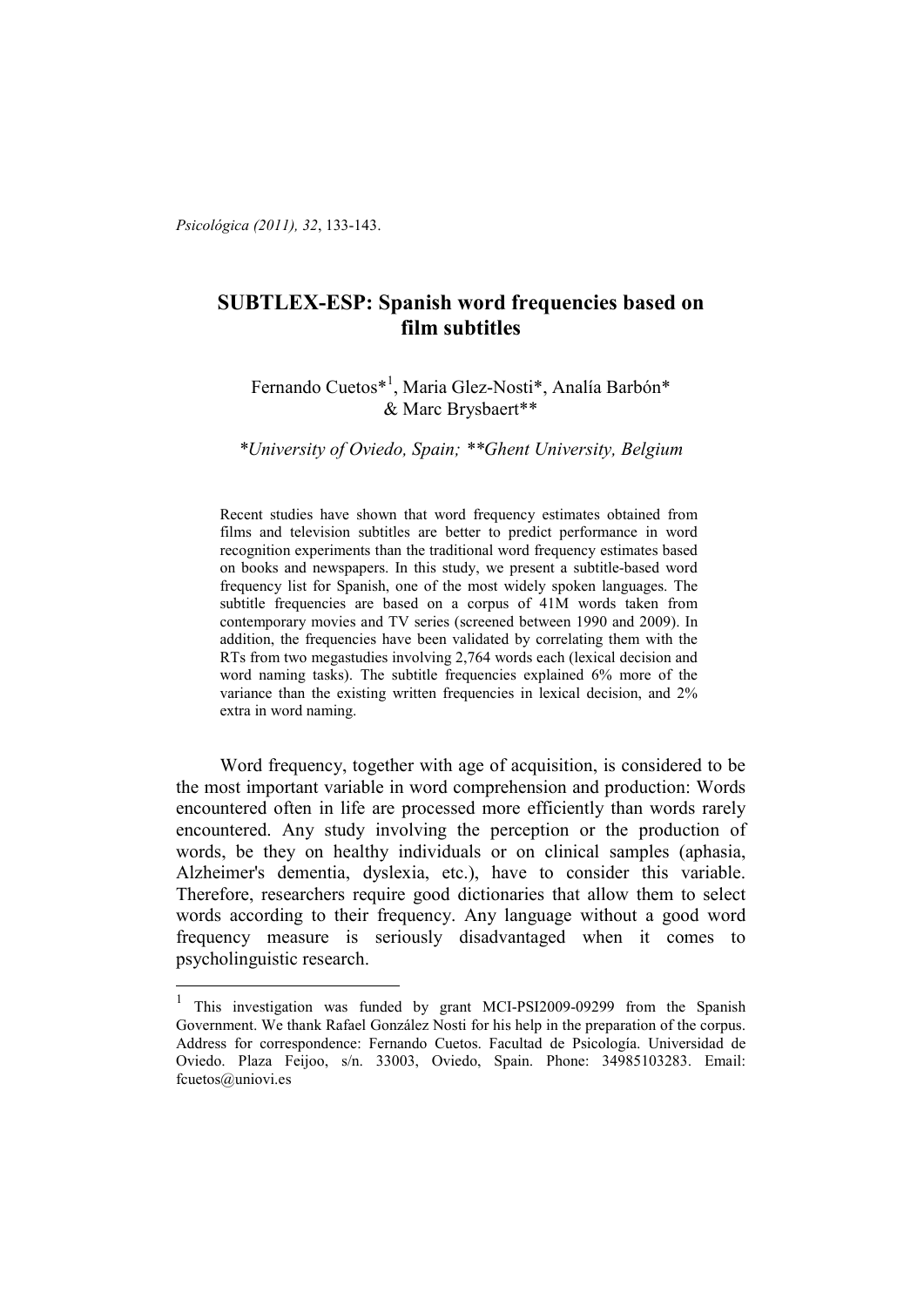### *134 F. Cuetos, et al.*

Given the importance of word frequency, it is surprising to see how little attention language researchers have devoted to the quality of their measures. For instance, in a review of the literature Brysbaert and New (2009) noted that much frequency research in English is based on the Kucera and Francis (1967) frequency measure, despite the facts that it is derived from a small and dated corpus, and has been criticized repeatedly. Brysbaert and New (2009) argued that this state of affairs emerged because researchers simply took over the measure used by their predecessors without examining its criterion validity. Indeed, until recently the quality of frequency lists has been judged mainly on face validity. Two important factors were the size of the corpus and the diversity of the sources used.

In the last years, however, researchers have started to investigate the validity of the word frequency estimates empirically by correlating them with word processing times, in particular word naming times and lexical decision times (Balota et al., 2004; Brysbaert & New, 2009; Burgess & Livesay, 1998; Cai & Brysbaert, 2010; Ferrand, New, Brysbaert, Keuleers, Bonin, Meot, Augustinova, & Pallier, 2010; Keuleers, Brysbaert, & New, 2010; New, Brysbaert, Veronis, & Pallier, 2007; Zevin & Seidenberg, 2002). The picture emerging from these studies has not been entirely positive for the existing measures. The following shortcomings were noticed:

- 1. Frequency lists based on a corpus smaller than 10 million words correlate less with word processing times. This is particularly due to the inferior estimates of the low-frequency words.
- 2. At the same time, the gains due to the corpus size level end at 30-50 million words. It is not the case that a corpus of 1 billion words always gives better frequency measures than a corpus of 30 million words. From sizes of 30-50 million on, the language register on which the corpus is based becomes more important than the size of the corpus.
- 3. Book sources are interesting, but do not yield the highest correlations with word processing times, arguably because the edited language of books is not the language people are exposed to in daily life.
- 4. There are historical changes in word use, so that frequencies based on "old" (pre-1990) sources are less correlated with student performance in psychological experiments.

A first improvement in the frequency lists occurred when researchers started to use large corpora of unedited language from the internet (Burgess & Livesay, 1998). However, in recent years it has been discovered that an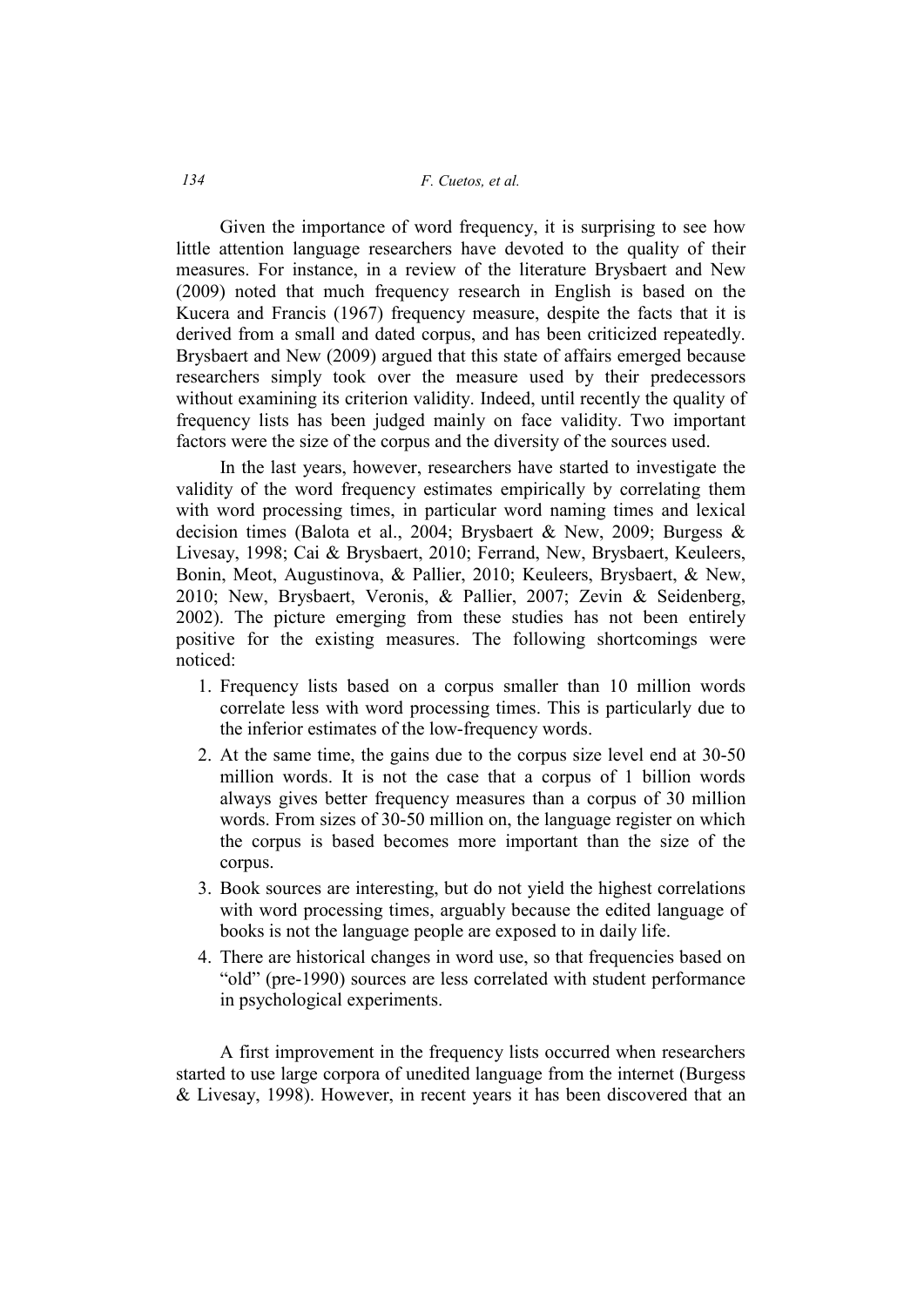even better source comes from subtitles. New et al. (2007) observed that French word frequencies taken from film and television subtitles predicted visual word recognition times better than the existing frequencies taken from written texts or from the Internet. The reason for this superiority was sought in the fact that written texts may not reflect the language used by people in daily life, because writers try to polish their language by using a more educated and refined register, which leads to an underestimation of many common words and an overestimation of words rarely used in everyday life. Written texts also tend to exaggerate lexical variation in order to avoid word repetition, which does not occur in spoken language. Finally, subtitles are closer to the language used by the students who usually take part in the laboratory experiments.

In the first study reporting subtitle frequencies, New et al (2007) found that these frequencies (based on a corpus of 52 million words) together with the length explained 50% of the variance in lexical decision times, 4% more than the variance explained by the best frequency measure taken from written texts. Further studies found even greater gains, because the popular written frequencies were not optimal: over 10% in English relative to the much used Kucera and Francis (1967) frequency list (Brysbaert & New, 2009),  $8\%$  in Dutch relative to the Celex frequencies (Keuleers, Brysbaert & New, 2010), and 15% for Chinese two-character words (Cai & Brysbaert, 2010; the difference for single-character words was much smaller).

Looking at the situation for the Spanish language, it is clear that the current frequency lists do not look optimal given the above developments. Despite the fact that Spanish is one of the most widely spoken languages in the world and has a thriving research community on word processing, there are only two word frequency lists, based on rather small corpora of published texts. The first list was published by Alameda and Cuetos (1995). It was built on a corpus of 2 million words coming from different types of texts written between 1978 and 1993. Fifty percent corresponded to novels, 25% to newspapers, 15% to literary essays, and 10% to scientific magazines. The second list is LEXESP, compiled by Sebastian, Martí, Carreiras, and Cuetos (2000). It is an extension of the Alameda & Cuetos list and is based on a corpus of 5,020,930 words of texts written between 1978 and 1995. Forty percent of the words come from novels, 30% from newspapers and the rest from essays and magazines.

To improve the existing Spanish situation, we (1) compiled a new frequency list, SUBTLEX-EXP, based on corpus of 41.5 million words from contemporary subtitles, and (2) we validated the various frequency measures by correlating them with word naming and lexical decision times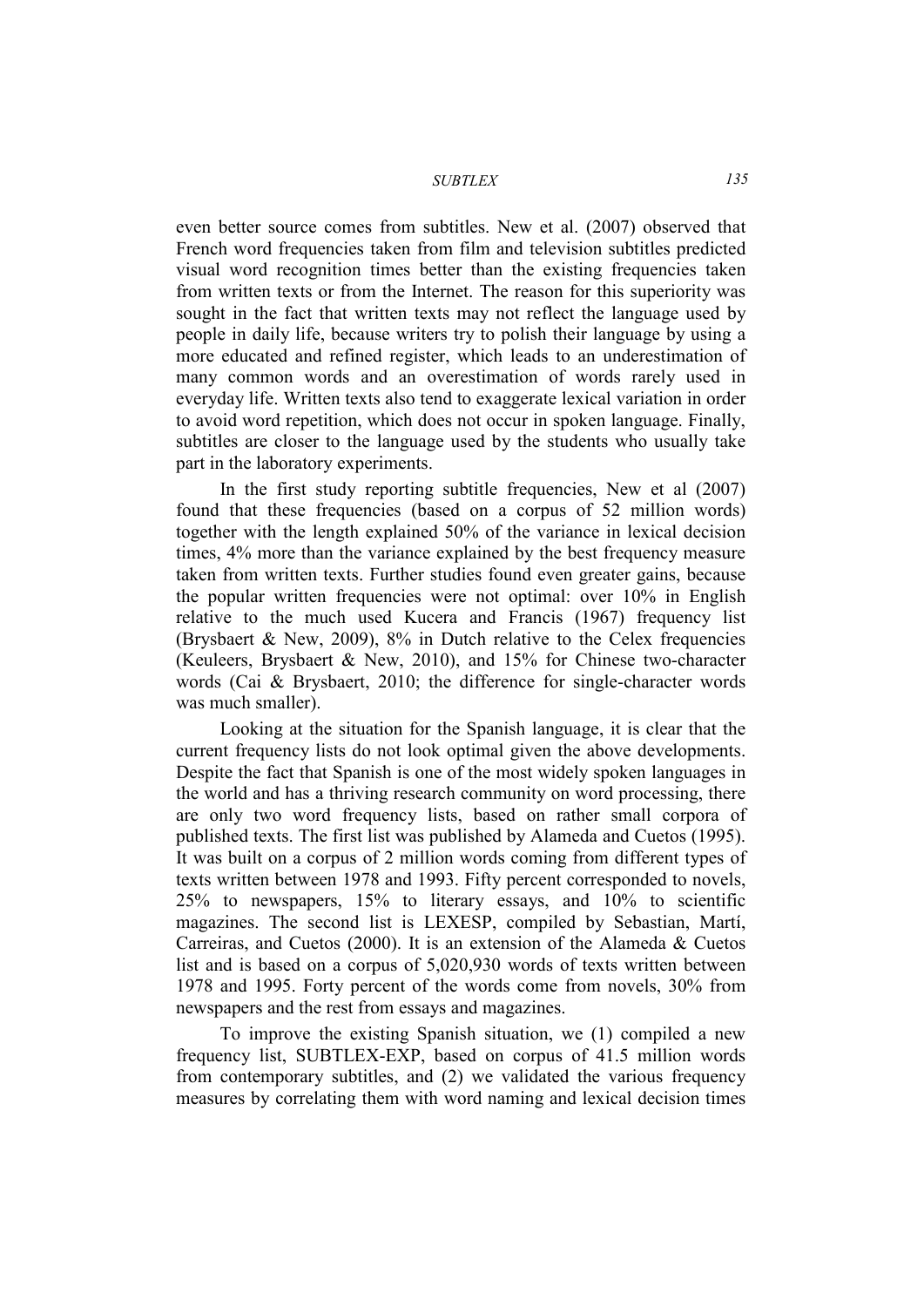for a total of 2,764 words. We expected the new list to do better than the existing ones.

## **METHOD**

**Collection of the subtitle frequencies.** A total of 41,577,673 words from movies and TV series, all after 1990, were collected. Most of the subtitle corpus was downloaded from the specialized websites www.argenteam.com, www.subdivx.com and www.solosubtitulos.com . Duplicate files and series and movies made before 1990 were removed. This resulted in a total of 3,523 movies (20,253,754 words) and 257 TV series (21,323,919 words). Twenty percent of the corpus (8,315,535 words) came from the years 1990-1999 and the remainder (33,262,138 words) from 2000 to 2009. The majority of the files came from English speaking films and series (American, British and Australian), with a total of 38,598,518 words. The Spanish speaking films and series made 1,222,111 words; the remaining 1,757,044 words came from movies made in non English or Spanish-speaking countries such as France, Germany, Russia, Brazil, Denmark, Norway and Italy.

All files were combined into one big corpus file, which was analyzed with a proprietary program to count the number of times each word appeared in the corpus. After removing the symbols, isolated letters, foreign or invented words, imitations of sounds, unusual proper names, numbers and the words observed only once in the corpus. The final corpus consisted of a total of 39,935,628 words.

Written text frequencies. The frequencies of the written texts were taken from the two existing dictionaries: Alameda and Cuetos (1995), and LEXESP (Sebastian et al., 2000).

**Reaction times.** The frequencies were validated by correlating them with the reaction times from a lexical decision (LD) experiment and a word naming experiment. The lexical decision times were taken from the megastudy of González-Nosti, Rodriguez-Ferreiro, Barbón and Cuetos (submitted). This study involved a total of 2,764 words, containing nouns, verbs and adjectives, between three and ten letters long, selected from LEXESP with an average length of 6.5 letters and 2.8 syllables. Compounds words, derivatives and inflected verb forms were not included. The 2,764 words were supplemented with 2,764 pseudowords formed by changing one letter of the words in such a way that the resulting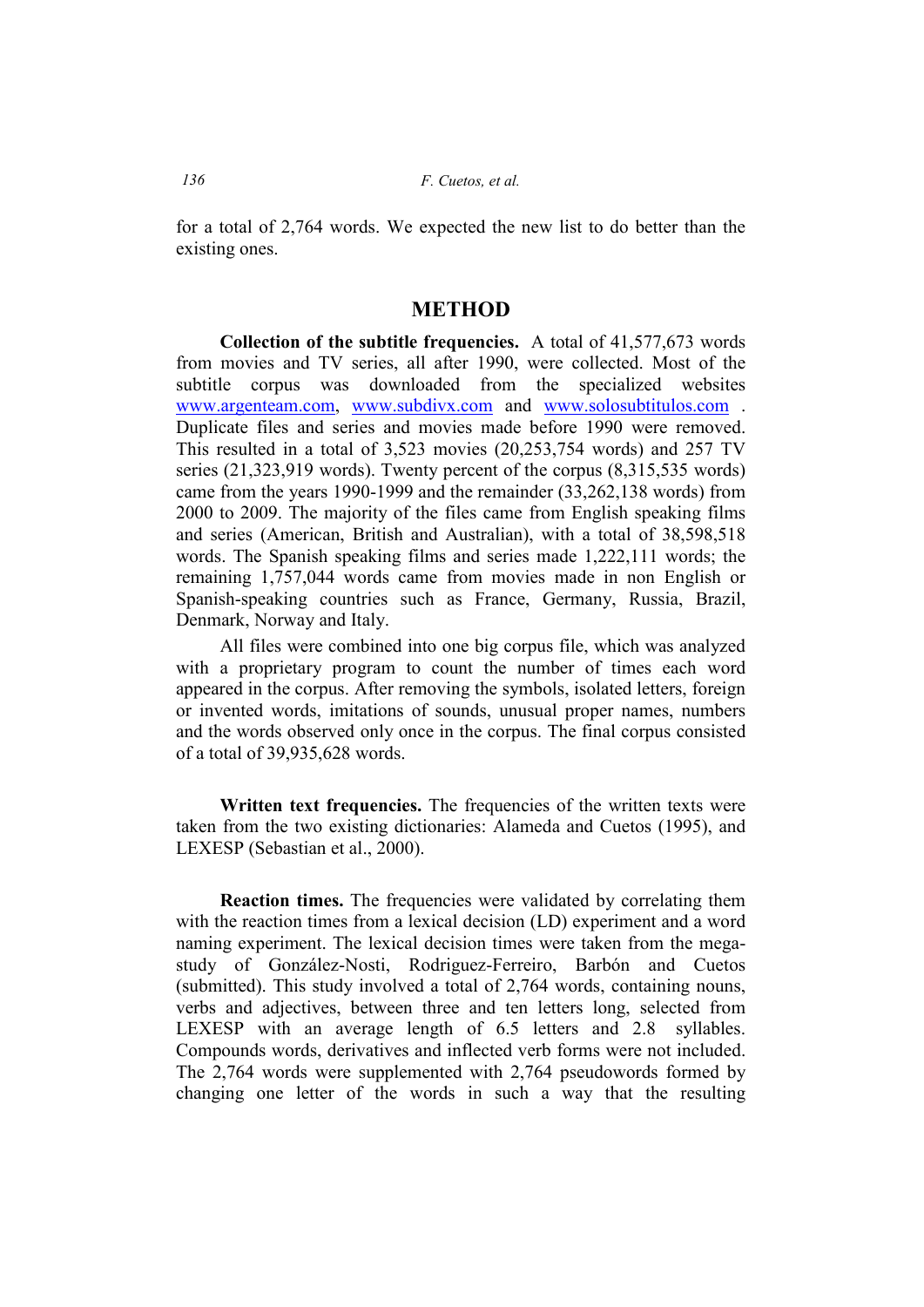pseudoword was a legal Spanish letter string. The stimuli were divided into six blocks of 922 items. Blocks were presented in random order. Also the items in each block were presented in a random order. Words were presented and responses collected with the use of the DMDX software (Foster & Foster, 2003). Before each item, an asterisk was presented for 500ms in the center of the screen. Thirty-five undergraduates studying psychology from the University of Oviedo participated in the experiment. Participants were asked to complete all six blocks, one per day. No participant had reading problems.

The word naming times were taken from a mega-study with the same words ran by Davies et al (submitted) using the same lab and the same DMDX application. The number of participants in this experiment was 25. Responses latencies were registered by the DMDX software voice-key function. One experimenter sat with participants to record errors. Each of the 6 session lasted about 30 minutes.

## **RESULTS**

The first analysis involved the calculation of Pearson correlations between the RTs of the 2,764 words (LD and word naming) and the three frequencies we had: A&C (Alameda & Cuetos), LEXESP, and SUBTLEX-ESP and length (number of letters). Table 1 shows the results. From this analysis it is clear that the correlation between the SUBTLEX frequencies and the word processing times are higher than those between the other two frequencies and the word processing times. As could be expected, LEXESP is slightly better than A&C (given that it is an extension of the latter). Figure 1 additionally gives a graphical display of the relationship between the SUBTLEX frequencies and the Naming and LD latencies.

**Table 1. Correlations between frequencies (log transformed), word length, naming and lexical decision latencies.** 

|                | LD      | <b>Naming</b> | <b>SUBTLEX</b> | LEXESP  | A&C     |
|----------------|---------|---------------|----------------|---------|---------|
| Naming         | .538    |               |                |         |         |
| <b>SUBTLEX</b> | $-.638$ | $-411$        |                |         |         |
| <b>LEXESP</b>  | $-.549$ | $-0.342$      | .783           |         |         |
| A&C            | $-.528$ | $-340$        | .741           | .944    |         |
| Length         | .370    | .448          | $-.265$        | $-.157$ | $-.203$ |
|                |         |               |                |         |         |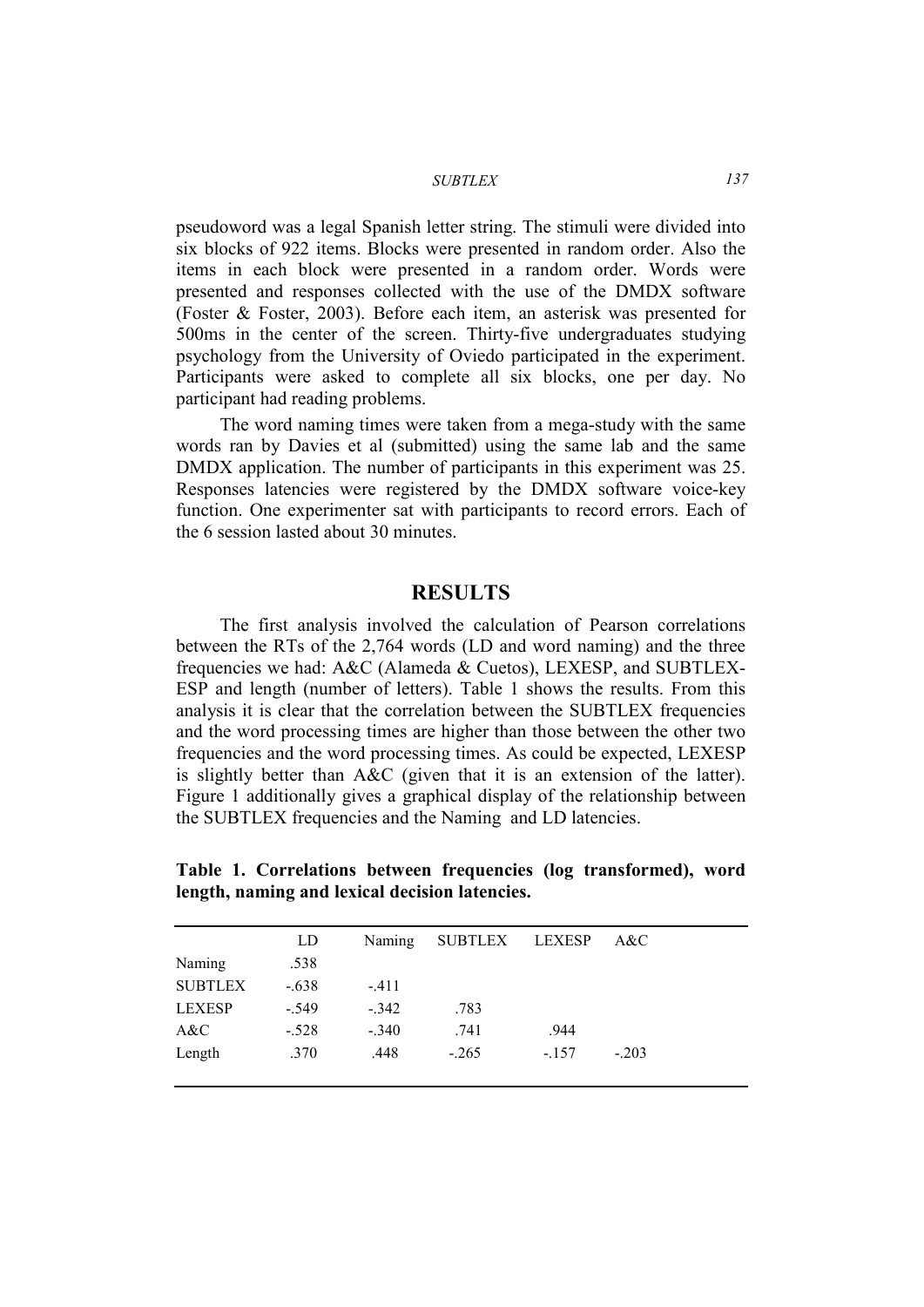*138 F. Cuetos, et al.* 



**Figure 1. Partial effects of the SUBTLEX frequencies on the naming and lexical decision latencies.** 

The second analysis was a regression in which word length and word frequency were introduced as independent variables (see Table 2). Because there is a substantial correlation between word length and processing times (New, Ferrand, Pallier and Brysbaert, 2006), as shown in Figure 2, it is important to make sure that none of the correlations above are confounded by word length.

As could be expected from the correlations in Table 1, the SUBTLEX frequencies outperformed the existing frequencies based on written texts. The gain was nearly 7% for the lexical decision times and 2% for the naming times ( $p < .001$ ). At the same time, the addition of Lexesp to SUBTLEX did not seem to make much difference (.9% in LDT and .3% in naming), certainly not if we take into account that the weights of the regression could be optimized in order to best predict the two datasets at hand (meaning that the weights would not be the same for a new set of stimuli or even a new sample of participants).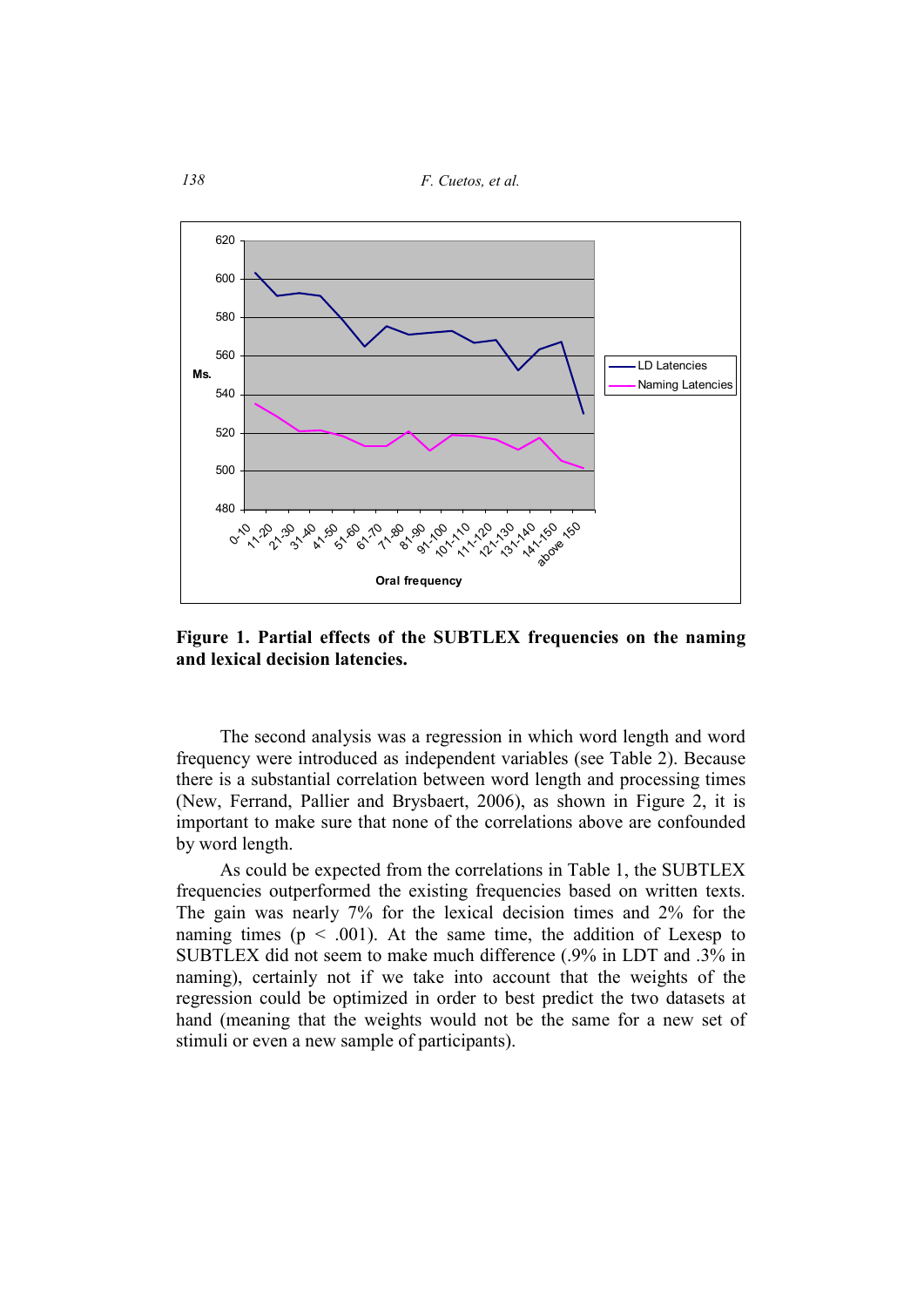**Table 2. Results of the regression analyses with the different frequency measures and word length. The first column of numbers shows the regression weights; the second column shows the percentage of variance accounted for by the model.** 

| <b>Lexical decision</b>            |                              |                       |
|------------------------------------|------------------------------|-----------------------|
| <b>SUBTLEX</b><br>Length           | $-39.66$<br>14.80            | Adjusted $R_2$ = .450 |
| Lexesp<br>Length                   | $-33.30$<br>19.27            | Adjusted $R_2$ = .384 |
| A&C<br>Length                      | $-30.20$<br>17.53            | Adjusted $R_2 = .351$ |
| <b>SUBTLEX</b><br>Lexesp<br>Length | $-19.65$<br>$-7.02$<br>15.47 | Adjusted $R_2$ = .459 |
| Word naming                        |                              |                       |
| <b>SUBTLEX</b><br>Length           | $-18.92$<br>21.96            | Adjusted $R_2$ = .292 |
| Lexesp<br>Length                   | $-16.98$<br>24.65            | Adjusted $R_2 = .276$ |
| A&C<br>Length                      | $-15.58$<br>23.71            | Adjusted $R_2$ = .265 |
|                                    |                              |                       |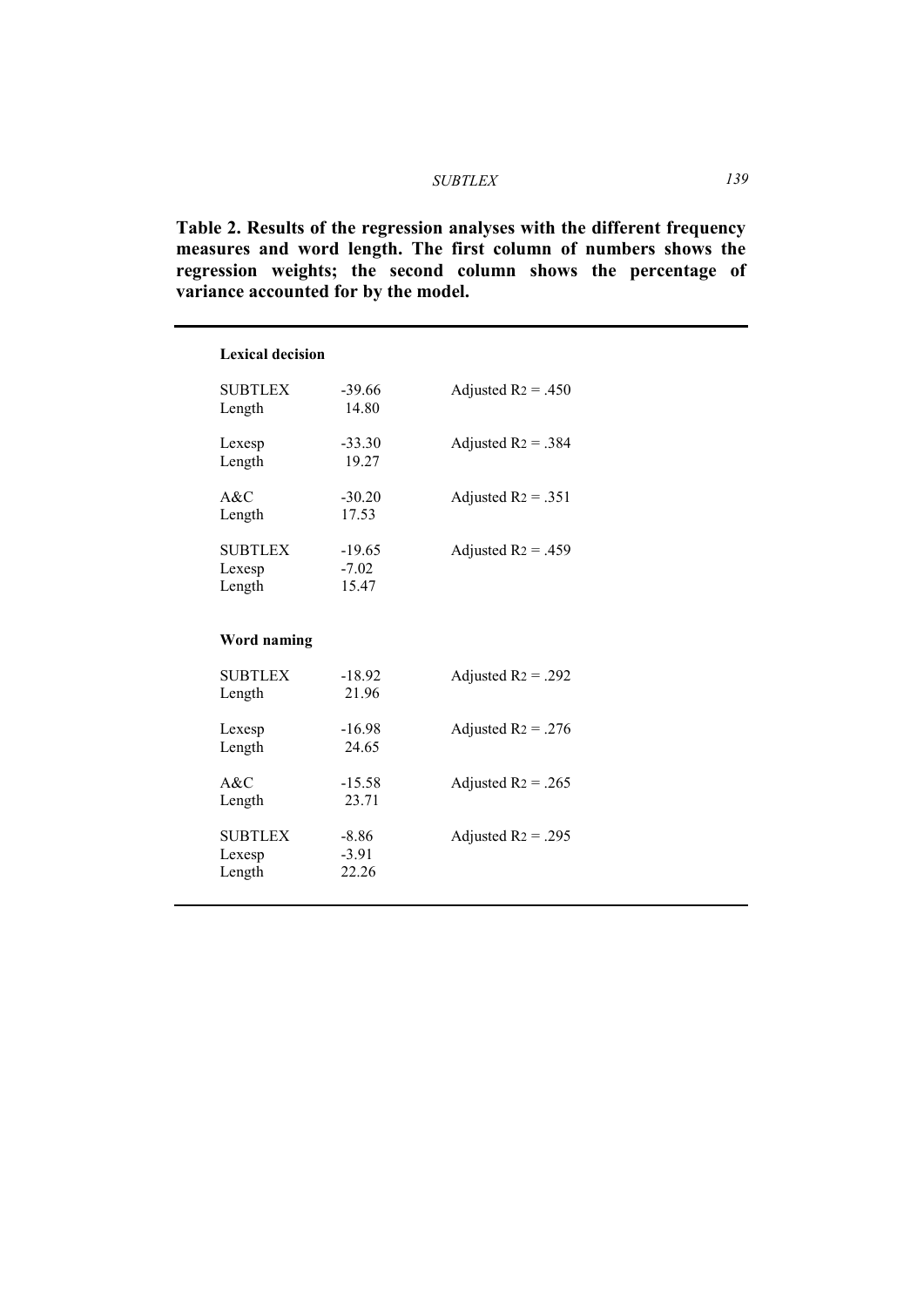*140 F. Cuetos, et al.* 



**Figure 2. Partial effects of the word length on the naming and lexical decision latencies.** 

## **DISCUSSION**

Inspired by the developments in other languages, we composed a list of Spanish word frequencies based on a reasonably large corpus (41.5 million words) of film subtitles. In line with previous studies, we found that the new word frequencies explained nearly 7% more of the variance in lexical decision times than the best existing measure based on written texts. The new index also explained 2% more of the variance in the word naming times. This is quite impressive, given that Spanish is a language with a very transparent orthography, as far as reading is concerned, which means that word naming can largely be based on non-lexical letter-sound correspondences and therefore, is less sensitive to word frequency.

Our previous research makes us confident that the better performance of the Spanish SUBTLEX frequency measure is not solely due to the size of the corpus on which it is based (41.5 million words against 5 million words for Lexesp). Part of the reason is that subtitles seem to be a better approximation of everyday word usage. In an unpublished study, Brysbaert and Keuleers compared the percentages of variance explained in Dutch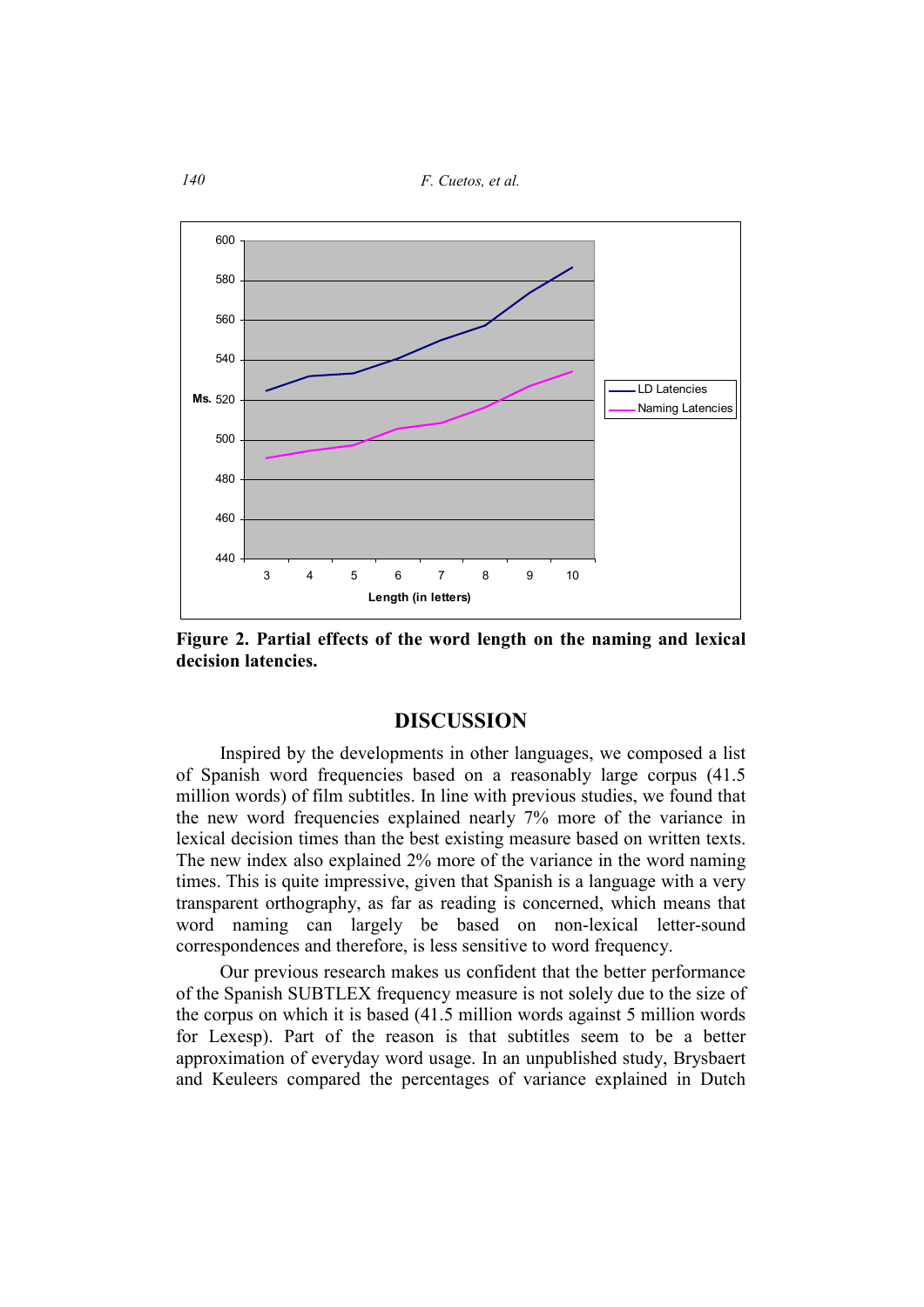lexical decision times by the SUBTLEX frequencies (based on a corpus of 44M words) and newspaper frequencies (based on a corpus of 800M words). The SUBTLEX-frequencies significantly outperformed the newspaper frequencies, despite the fact that they were based on a much smaller corpus (tested on a sample of 14,000 words).

Ironically, without empirical validation it is unlikely that many researchers would have believed in the usefulness of subtitle-based word frequencies (the present authors included). Indeed, there are many reasons to believe why subtitles would be a less interesting language source. Subtitles are biased in various ways (the topics covered, the American dominance) and are not always a 100% accurate translation of what is said. There are also considerable differences in the extent to which people from various countries are used to reading subtitles (e.g., subtitling is very frequent in the Dutch-speaking countries, but less so in Spanish-speaking or English-speaking countries). Still, in all languages tested, subtitle frequencies outperform text-based word frequencies. Post hoc, the following arguments can be made. For a start, the situations depicted on the screen may be more representative of everyday life (interactions with objects and other people). Second, students may watch more television than they read books or newspapers and may be more familiar with "film language" than with "book language". Finally, it seems plausible that visual word recognition depends not only on the number of times the word has been seen or produced in print, but also on the number of times the word has been heard and used in speech.

Subtitle frequencies correlate roughly .70-.80 with written frequencies (see also table 1). It will be interesting to investigate what differences between both types of frequencies are responsible for the better prediction of word processing times. In the meantime, our results in various languages indicate that researchers are advised to control their stimuli on subtitle frequencies more than on written frequencies, if they want to use the best possible index of word frequency.

### **Availability**

To give easy access to the new frequency measure, we have made a SUBTLEX-ESP text file and an Excel file of the word list. These files contain information about the words that were observed more than once in the corpus (the other "words" usually are typos and add unnecessary clutter to the list). There are 4 columns with self-explaining headings:

- Word
- Frequency count (on a total of 41,577,673 million words)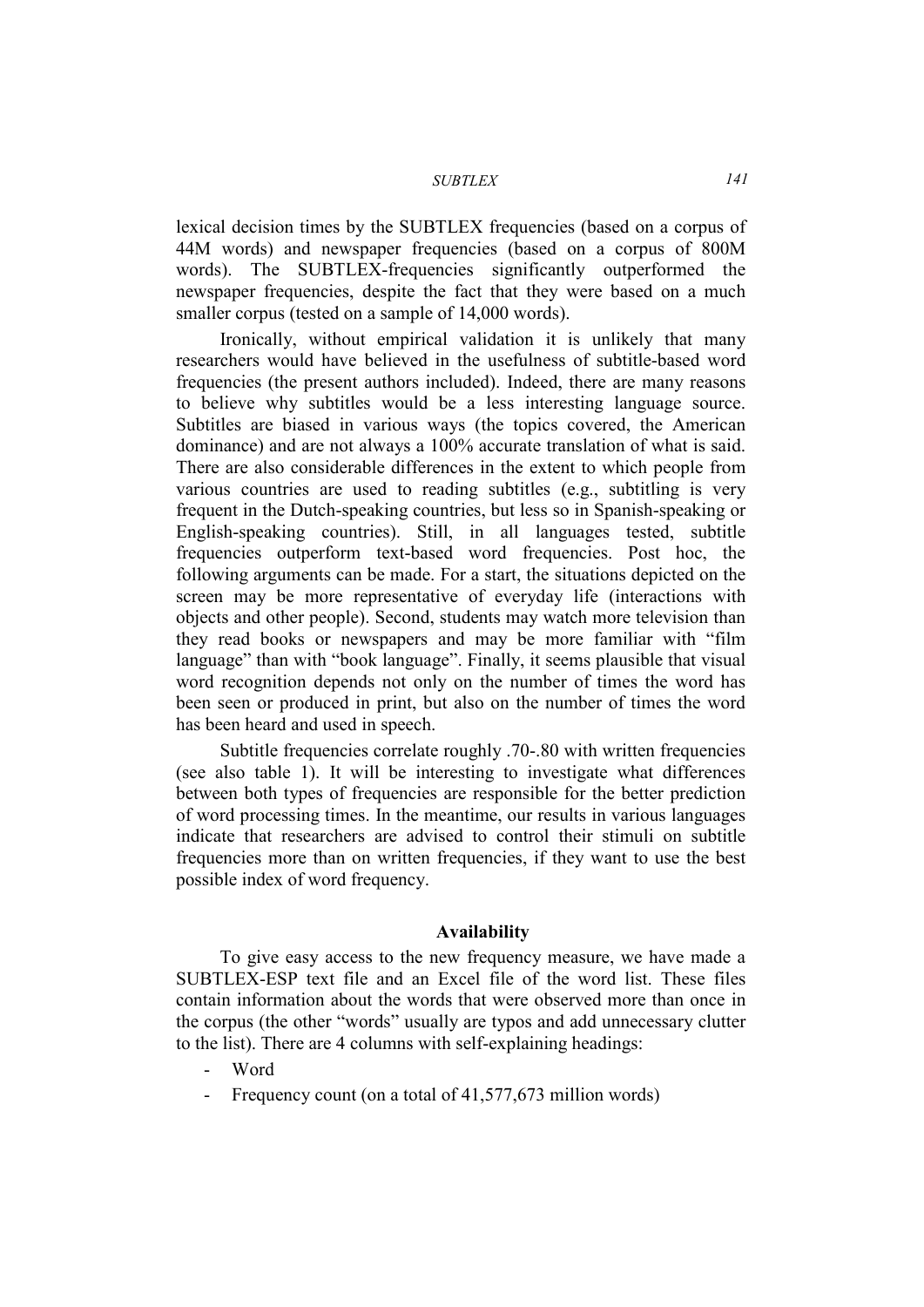#### *142 F. Cuetos, et al.*

- Frequency per million: this is the variable easiest to interpret as it is independent of the size of the corpus (i.e., can easily be compared to the values of other corpora). This is the variable to be reported in manuscripts.
- Log10(frequency count  $+$  1): this is the variable to use when one wants to select or match stimuli on frequency. By using the frequency count rather than the frequency per million, we are not losing any information by adding 1 (the latter is needed to have a log10 frequency value of 0 for the words not encountered in the list).

The SUBTLEX-ESP files are available as supplementary files to this article on the Psicologica website. They can also be found on the Internet at: http://www.unioviedo.es/neurociencias\_cognitivas/data/

## **RESUMEN**

**SUBTLEX-ESP: Frecuencias de las palabras españolas basadas en los subtítulos de las películas.** Estudios recientes han mostrado que las estimaciones de frecuencia de las palabras obtenidas de los subtítulos de películas y series de televisión predicen mejor los resultados de los experimentos de reconocimiento de palabras que la tradicional estimación de frecuencia basada en libros y periódicos. En este estudio presentamos una lista de frecuencias de las palabras basada en los subtítulos para el español, uno de los idiomas más extendidos en el mundo. La frecuencia de los subtítulos fue obtenida a partir de un corpus de 41 millones de palabras tomadas de películas y series de televisión (de entre los años 1990 y 2009). Además, las frecuencias fueron validadas al correlacionarlas con los tiempos de reacción de dos megaestudios realizados sobre 2764 palabras cada uno (con las tareas de decisión léxica y lectura en voz alta). La frecuencia de los subtítulos explicaban un 6% más de la varianza que las frecuencias escritas en la tarea de decisión léxica y un 2% extra en lectura en voz alta.

### **REFERENCES**

- Alameda, J.R. & Cuetos, F. (1995) *Diccionario de frecuencias de las unidades lingüísticas del castellano*. Oviedo, Servicio de Publicaciones Universidad de Oviedo.
- Baayen, R. H., Piepenbrock, R., & van Rijn, H. (1995). *The CELEX lexical database, Release 2 (CD-ROM).* Philadelphia: Linguistic Data Consortium, University of Pennsylvania.
- Balota, D.A., Cortese, M.J., Sergent-Marshal, S.D., Spieler, D.H. & Yap, M.J. (2004) Visual word recognition of single-syllable words. *Journal of Experimental Psychology: General,* 133, 283-316.